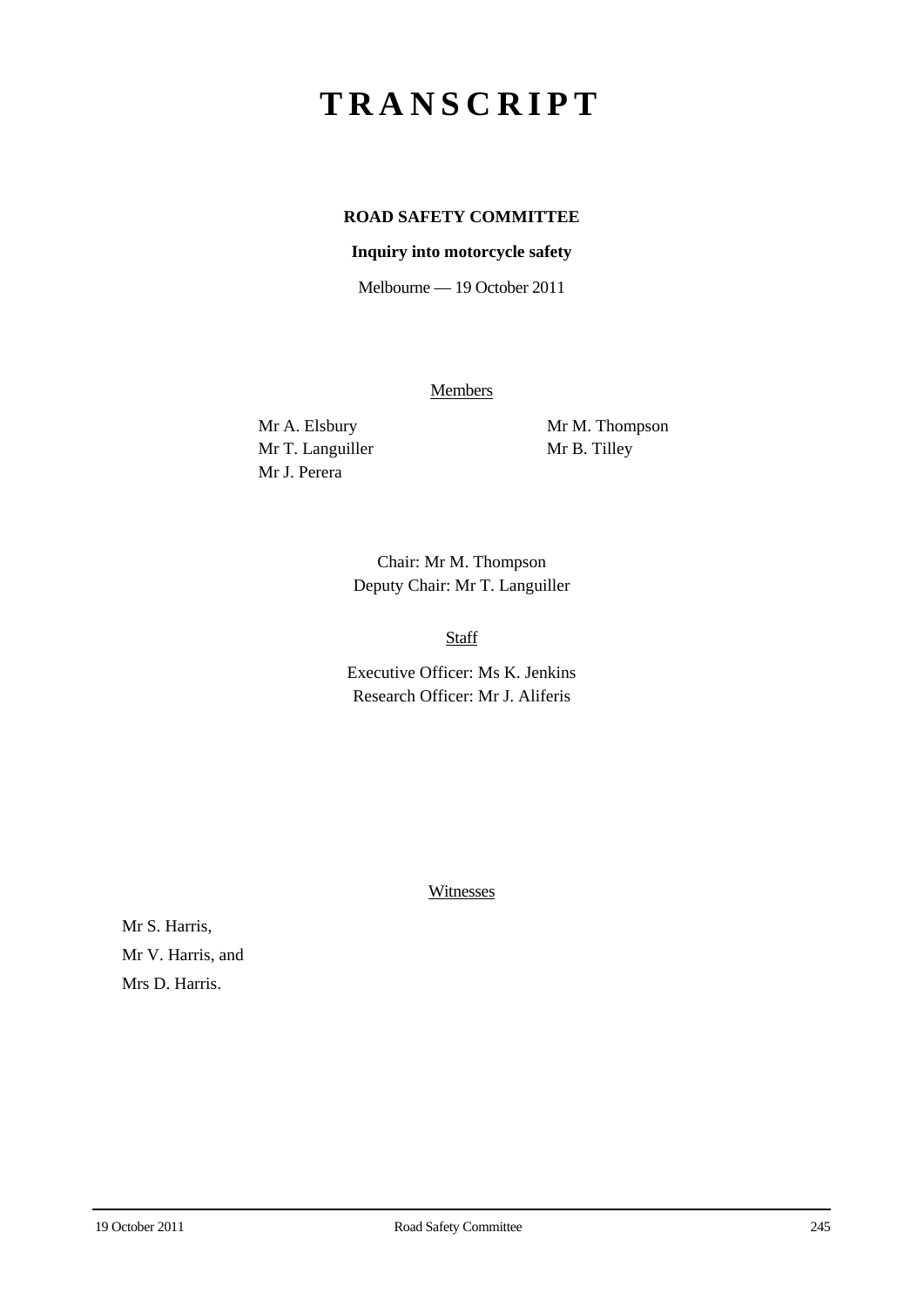**The CHAIR** — I call the next witness, Mr Scott Harris, and if his parents, Vic and Debra, would also like to join us at the table, they are very welcome to do so. Thank you very much for coming along this morning. I am just going to run through a brief preamble. We will then have an interactive dialogue with committee members. Hansard are the people who record parliamentary debates and also public hearings. They will be recording what we discuss here today and transcribing it, and we will then send a copy to you. You will have the opportunity to correct any spelling errors or typos and then send it back. We envisage that we will put the information up on the Web as a contribution to the road safety inquiry.

Should there be any matters that you do not want discussed with the public here, we can clear the room and take evidence on what is called in camera. That is just between us. So keep that in mind if there any thoughts that you do not want to divulge to the wider world but think would be of assistance to us as the Road Safety Committee.

We have had the benefit of some 68 submissions, ranging from people such as yourself, who have experienced motorcycle trauma as a result of an accident, through to lawyers, doctors, industry associations and other stakeholders. We are really appreciative of your giving your time to speak to us. It is invaluable in informing us as to how we balance our considerations of the safety aspects of motorcycling and community welfare, as well as the interests of having good community opportunities to have varied forms of transport. I encourage you to speak freely. We are used to being subject to interjections so feel free to disagree or interject to anything we might say. If your parents want to contribute as well, they should feel free to do so. We have on our current time frame until 12.30 p.m. for a discussion before we adjourn for lunch. We have a busy program, but I think that should be ample opportunity for us to put on the record what your thoughts might be.

We have our executive officer, Kylie, with whom you have been in contact, and John Aliferis. Should there be other issues that you wish to raise with us or discuss, feel free to liaise with them after today. We have the benefit at the moment to have parliamentary privilege prevailing so that anything you do say has the benefit of privilege. Outside the room any comments or statements made do not have such a benefit.

**Mr S. HARRIS** — Could you please explain that a bit more?

**The CHAIR** — There are some privilege statements where you cannot be sued as a consequence of making them might be my simplest understanding. There is a benefit of speaking freely in your comments. If someone stands up in the Parliament there can be rights of reply, but I do not necessarily envisage that would be an issue at the moment. If there was some sensitive territory that you wished to cover, we may seek to canvass it in camera so that we did not run into any matters of controversy in that regard. We are not opposed to controversy so I will be guided by the wisdom of my colleagues as we work through those issues. Over to you.

**Mr S. HARRIS** — Over to me.

**The CHAIR** — Tell us the date, time and place.

**Mr S. HARRIS** — Of the accident? It was on 15 November 2008 and it was in Kangaroo Ground. It was on a dirt bike at the back of a mate's house. Are you aware of what happened on the day?

**The CHAIR** — No, you need to take us through that. Some of us have read the press reports, but I think you should take us through it.

**Mr S. HARRIS** — Okay. You are aware it was a dirt bike. It was a Saturday afternoon and I was heading up the hill in the opposite direction to my mate, who was coming down the hill, and we collided head on and it was quite a severe impact. It put me in a coma and then off to rehab for six months. I am not too aware of many of the details of the actual accident as my memory has gone from about three weeks beforehand. So yes, that is about the most that I am really able to recall from what other people have told me.

**The CHAIR** — Scott, to help us with your age, what is your date of birth?

**Mr S. HARRIS** — My date of birth is 14 May 1985, and so I was 23 at the time.

**The CHAIR** — What is the description of your bike?

**Mr S. HARRIS** — My bike was a KTM 450 EXC-R.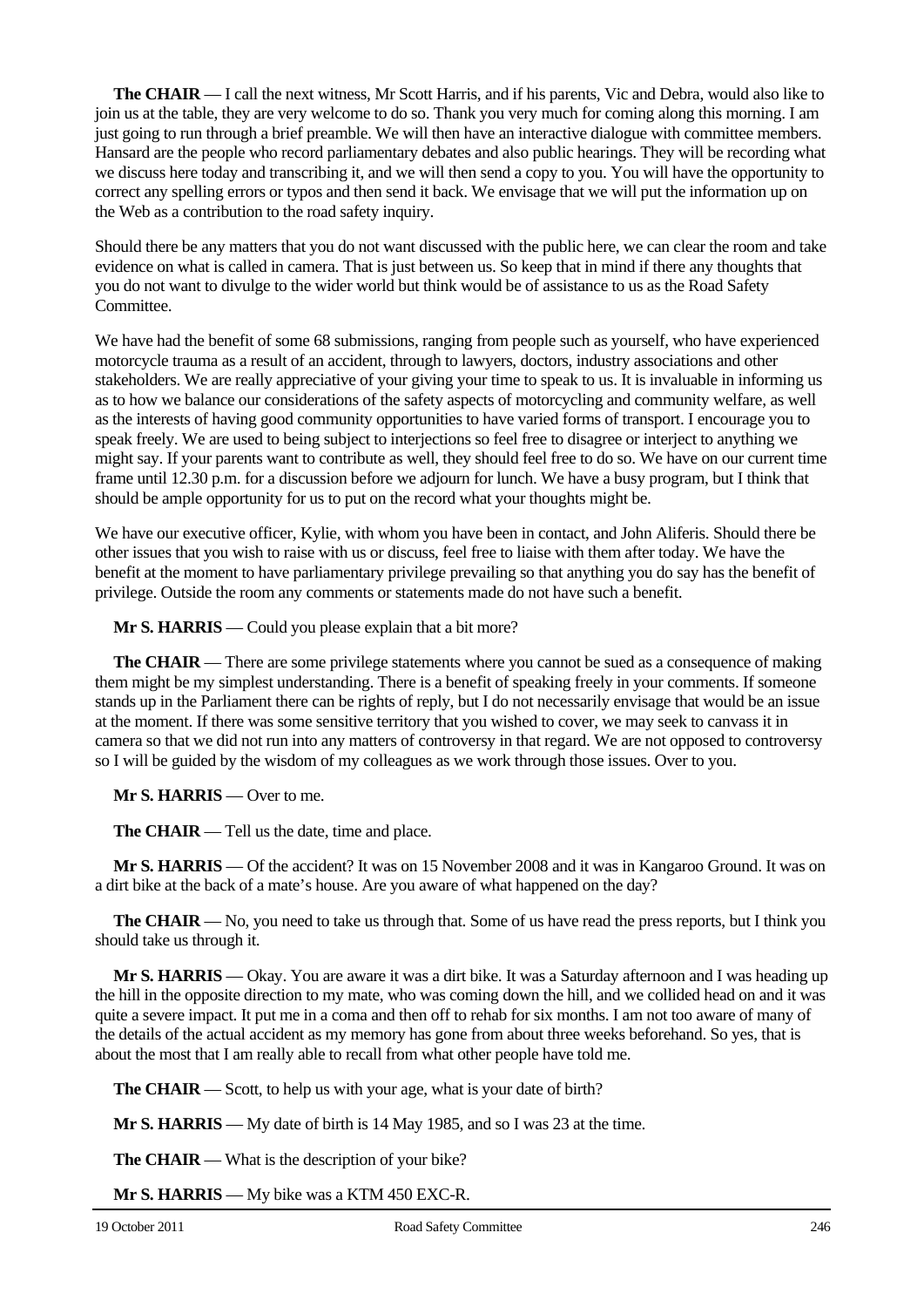**The CHAIR** — Were you wearing a helmet at the time?

**Mr S. HARRIS** — Yes, I was wearing all my protective gear.

**The CHAIR** — Run through that please.

**Mr S. HARRIS** — I think I was. I was wearing my helmet. I do not think I had my body armour on, but from what I know my body armour would not have done anything for me because I did not suffer any injuries from my neck down. It was all head injury that was quite severe, so the helmet that I had on would have protected my head to a certain degree but — —

**The CHAIR** — And how many years of experience had you had riding a trail bike up to that point?

**Mr S. HARRIS** — Not really. I was not really that experienced as such. I was not racing or anything. I was not at that level.

**The CHAIR** — How many years had you been riding a trail bike for?

**Mr S. HARRIS** — My trail bike or trail bikes in general?

**The CHAIR** — In general.

**Mr S. HARRIS** — In general, my first bike was at a young age, I think five, but there was a long period where I did not ride, and then I probably had the bike for about a year prior to the accident.

**The CHAIR** — Were you a licensed driver at the time?

**Mr S. HARRIS** — Yes, I was on my Ls, but I was not on my Ps yet.

**The CHAIR** — How many other riders were on the ride at the time?

**Mr S. HARRIS** — There were four other riders. There was five of us in total.

**The CHAIR** — On private property?

**Mr S. HARRIS** — On private property.

**The CHAIR** — Have there been any legal issues arising out of the accident in terms of TAC coverage? Have you been covered by the TAC?

**Mr S. HARRIS** — Yes, I have been covered by TAC. They have paid me my wage and all my medical bills to date.

**The CHAIR** — Are you able to tell us a little bit about the nature of your head injuries?

**Mr S. HARRIS** — You are probably more knowledgeable about this.

**Mrs HARRIS** — Just explain what your injuries are now.

**Mr S. HARRIS** — What my injuries are now, or what they were?

**The CHAIR** — Perhaps both; what happened at the time and what that translates to.

**Mrs HARRIS** — He had two severe haematomas in the brain, two cracks around the back of his neck and his face had come away from his skull around the cheekbone area.

**Mr S. HARRIS** — And the jaw.

**Mrs HARRIS** — That was all gone; it was just hanging.

**Mr S. HARRIS** — I had 11 metal plates inserted into my face.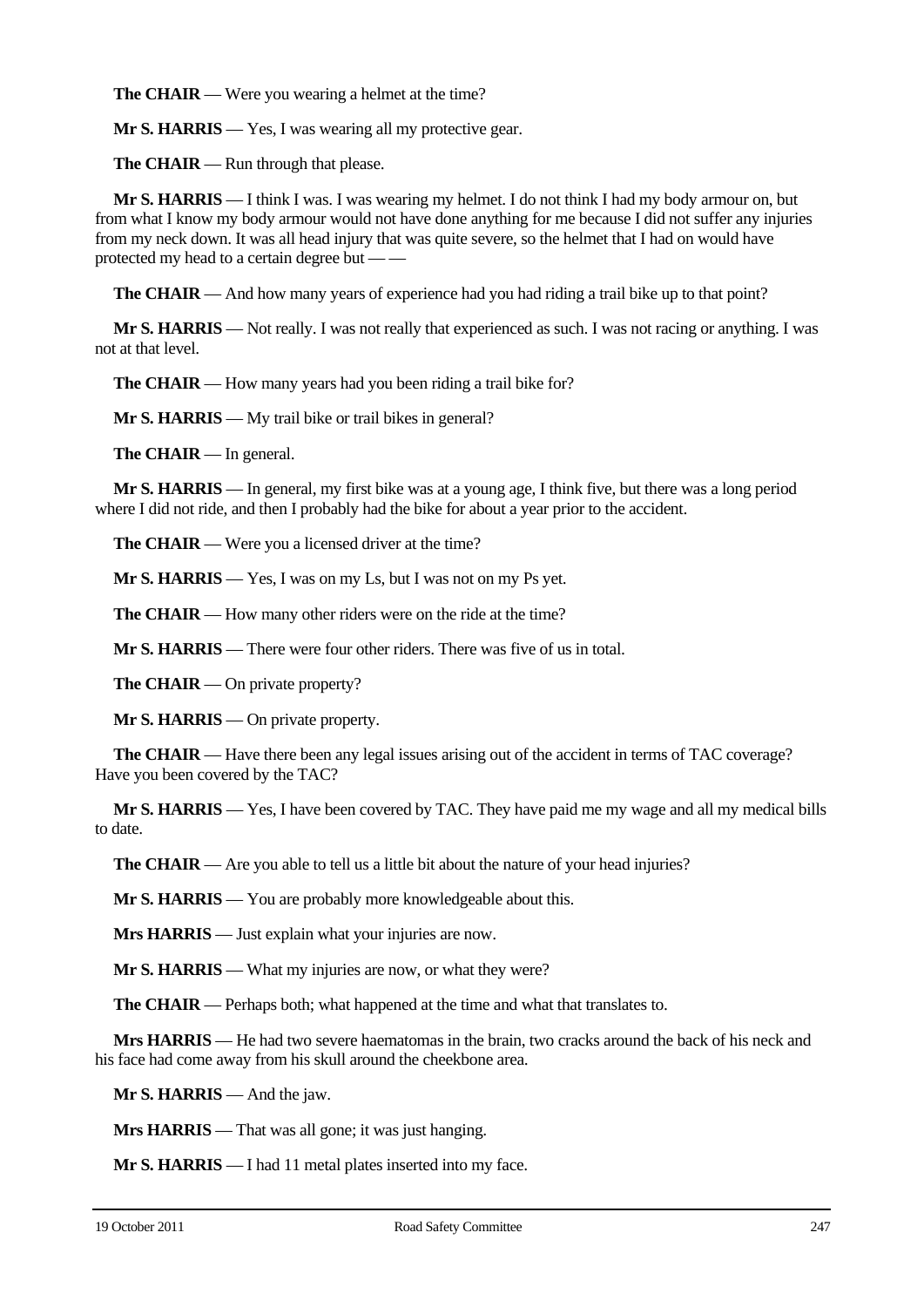**Mrs HARRIS** — He had a haematoma in his neck, which has now caused three nerves out of five to be severed in his neck or right arm.

**Mr S. HARRIS** — It is the head injury that has been my no. 1 issue. From the haematomas I had in the brain, the right side of my body, besides my arm — my hip, my knee and my ankle — has a lot of control issues. My knee, my hip and my ankle I cannot control as well as I used to, although it is getting better.

**Mrs HARRIS** — He has had three nerve transfers in his arm through plastic surgery.

**Mr S. HARRIS** — Four.

**Mrs HARRIS** — Four, counting the hand. They have gone in and found a good nerve somewhere in the same region as the shoulder; they connect it to the working muscle and over time you start to get movement back. He is starting to get usage of it. It is a very, very slow process. With the nerves that were left in his arm he could actually move his hand and a little bit of his shoulder, but in between was dead, and that is what they are trying to fix.

**Mr S. HARRIS** — Now with intensive therapy it will take years for it to come back, but they are hoping they will get about 90 per cent of the arm back.

**Mrs HARRIS** — Which is amazing.

**The CHAIR** — And what work were you doing before the accident?

**Mr S. HARRIS** — I was an electrician.

**The CHAIR** — So you had your full ticket?

**Mr S. HARRIS** — No, I was a third-year apprentice, so I had a year and a half of my apprenticeship to go. I am unable to do that as of now. I may be able to get back into it in the future, but at this point in time with my hands I cannot work as an electrician. I am finishing off the schooling component of my apprenticeship so that when I am right — if I ever am right — all I will have to do is the practical side of my apprenticeship.

**The <b>CHAIR** — Did you have any other interests or sporting pastimes that you pursued prior to the accident?

**Mr S. HARRIS** — Yes, how far back do you want to go?

**The CHAIR** — Put it on the record. Let us know what your interests have been.

**Mr S. HARRIS** — My interests were mainly the extreme sports, I guess, like wakeboarding — —

**The CHAIR** — What are they, sorry?

**Mr S. HARRIS** — Wakeboarding, so behind the boat? I did snowboarding and other board sports. I played hockey and indoor soccer. What else did I do?

**Mr V. HARRIS** — Whitewater kayaking.

**Mr S. HARRIS** — Whitewater kayaking.

**The CHAIR** — Whereabouts did you do that?

**Mr S. HARRIS** — I did that when I was at school, so that was with the school all around Australia. Tennis, which I am unable to play now. What else was there? Anything else?

**Mrs HARRIS** — I think that is pretty good.

**The CHAIR** — At the moment what absorbs your time? How do you spend your time? Do you go out to do some study?

**Mr S. HARRIS** — Yes, I am doing a lot of study because from the head injury it is very hard to absorb the information I am given. I have to repeat everything over and over again, so that takes up a lot of my time. I have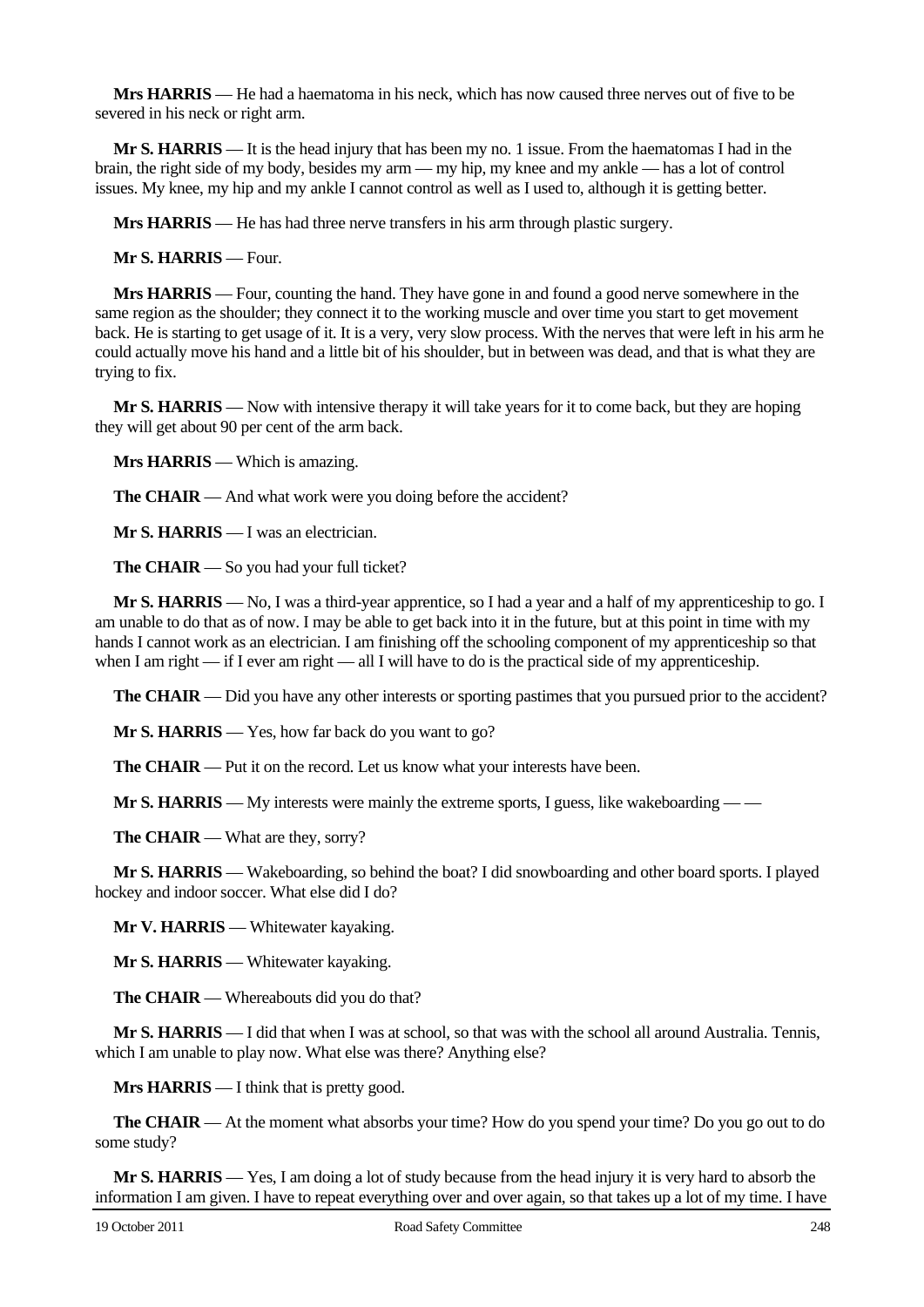been working on speech pathology at rehab. I was working for about six months on my presentations, and then I started doing my presentations. Now it is getting to the end of the school year so I am unable to talk to schools, but in the future I am hoping that will take up a lot of my time. What else do I do?

**Mrs HARRIS** — He has only just — —

**The CHAIR** — Do you have a PowerPoint presentation you put together?

**Mrs HARRIS** — Yes. I put that together in my own time, as homework, I guess. I put that together, and I take it along with me.

**The CHAIR** — It would be good to get a copy of that if you could forward it to the committee staff so we can have a little look at that.

**Mr V. HARRIS** — Is the committee aware of the presentation that he has been doing or not at all?

**The CHAIR** — No, we are not.

**Mrs HARRIS** — Scott has only just two weeks ago finished rehab. He was an inpatient for six months and has been going to rehab three times a week for three years, up until two weeks ago. He is a bit on his own now, although still getting help from the community.

**Mr S. HARRIS** — I have a physio out in the community now, instead of at rehab, who comes to my house, assesses me, goes through my exercises and whatnot. From the TAC I have a gym membership, so I am required to go to the gym three to five times a week. I do all my home exercises. Those are the things that take up most of my time — pretty much rehabilitating myself. It gets a bit difficult.

**Mr V. HARRIS** — I will just interrupt here. As part of his rehabilitation, and hopefully getting back into the workforce in some time to come, it was considered that the speaking would be beneficial for him to re-link with the community and so forth. With his rehab he put together a presentation, going from the start of the accident to three years down the track, about the progression of how he has come back to where he is today. He is now presenting to schools on not so much 'Don't go out and ride your bikes' but more 'Think before you do that what the consequences may be of the extreme sports'. That is basically what he is presenting to schools at this particular point in time.

**Mr S. HARRIS** — I am showing them the risk they are running with their actions, what trauma does to every aspect of your life and how it changes it.

**The CHAIR** — Before I open it up to questions, I encourage you to put on the record what you think we as a committee should be recommending to the wider world so that other people do not have to experience what you have had to go through.

**Mr S. HARRIS** — The main point I make with my talks, as Vic said, is not that I want anyone to stop living their lives, stop doing everything they love doing and go around walking on eggshells; it is more just for them to think of the consequences if something does go wrong. If the risk is too large and you take the risk, then these are the consequences of what can happen. It changes your life in every way.

**Mr V. HARRIS** — Not only the individual but the families that support them. It has been a big change.

**Mrs HARRIS** — I do not know whether it is relevant to what you are doing at this point. I suppose we are very fortunate in the respect that he had a registered road bike which he was riding. It was a trail bike but because he had registered it he came under TAC. That has been the saviour of our life, basically, as well as Scott's, because you can imagine the cost that it would have entailed. He has had the best of care.

We know of other friends Scott has made along the way that have had trauma, not specifically road trauma, and because they have not had cover they have had nowhere near the care, the specialists and the team that have helped put Scott back together and make him as great as he is today.

It would be good if there was some way every motorbike rider, whether it be on a property, on a dirt bike, on a road bike or whatever, should somehow be covered so that when you get your licence —–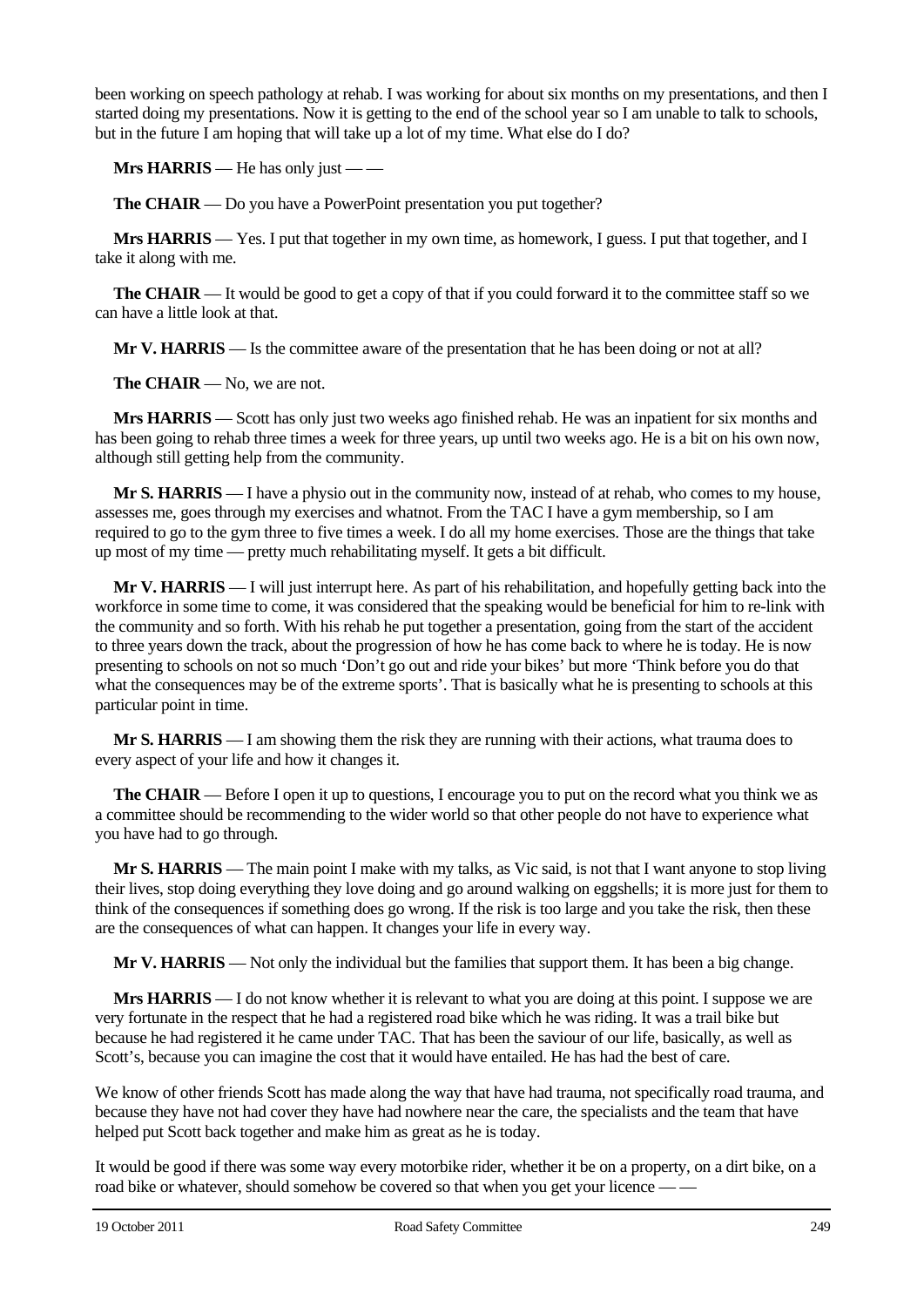I do not know how you could do it, but if every person riding a bike, no matter where, was covered, then a lot of people's lives would probably be as good as ours has been. You do hear of others.

**Mr S. HARRIS** — Yes, the horror stories.

**Mrs HARRIS** — And with all the friends that Scott had been riding with over the past year or two, he and his mate had the only two bikes that were registered.

**The CHAIR** — How did the other person fare in the accident?

**Mr S. HARRIS** — Sean still had substantial injuries. He broke his neck, injured his shoulder, broke a rib and punctured a lung.

**Mrs HARRIS** — He mainly took the impact on that part of his body.

**Mr S. HARRIS** — Below his neck down, and I took everything from the head up.

**The CHAIR** — What are his circumstances now?

**Mr S. HARRIS** — He is a lot better now. He had a year off work. I would not say he is back to normal, but he is a lot better. He has got his pilot's licence now and he is doing very well. He is very fortunate that he has got the opportunities now, within his body, to do those sort of things, whereas I am a bit the opposite.

**The CHAIR** — You are doing a very good job today, Scott.

**Mr LANGUILLER** — Thank you very much, Scott, for your statement today. What would you do differently? If we were to draw a lesson from what actually happened and focusing on the collision, pretty much, is there anything that could have been or should have been done differently?

**Mr S. HARRIS** — Yes, a lot.

**Mr LANGUILLER** — Anything different which might help prevent other injuries because, as you know, people will continue to go after the challenges and so the question is can we have a safer system? Is there any lesson to be drawn from that?

**Mr S. HARRIS** — If we had rules that we rode to, then it could have been prevented. If we were all going in the same direction, you do not have a head-on when everyone is going in the same direction, but when we were riding we just rode; we did not really think about the consequences of all going in opposite directions.

**Mr LANGUILLER** — If I may interrupt, you would recommend to the committee that in terms of these spaces where you practise this sport, there should be some rules perhaps or recommendations with respect to that; there should be some rules of engagement.

**Mr S. HARRIS** — Yes, definitely.

**Mr LANGUILLER** — This is totally different from what you do, but I have taken on surfing very much late in life. I was reminded yesterday that I am 54, but given that a mate of mine, Stuart McGee, in the 1970s introduced me to it, I feel very much younger. I went to Torquay, I was kicked out of Torquay and told that I did not belong in that place, so I ended up in Jan Juc. Every sport has certain rules of engagement and games, and if you follow them, in my case I could avoid being struck or striking somebody with my 6, 7 or 9 footer, just about. In your situation, what would be the case?

**Mrs HARRIS** — Maybe his friends that are riding could make sure before they head out that they have the discussion and make sure everyone is on the same page, that they are all riding this way round the property today. You could never make it a rule, but if at the time they had thought, 'We are going off now to have a good ride'.

**Mr S. HARRIS** — Just watch yourselves and all go the same way.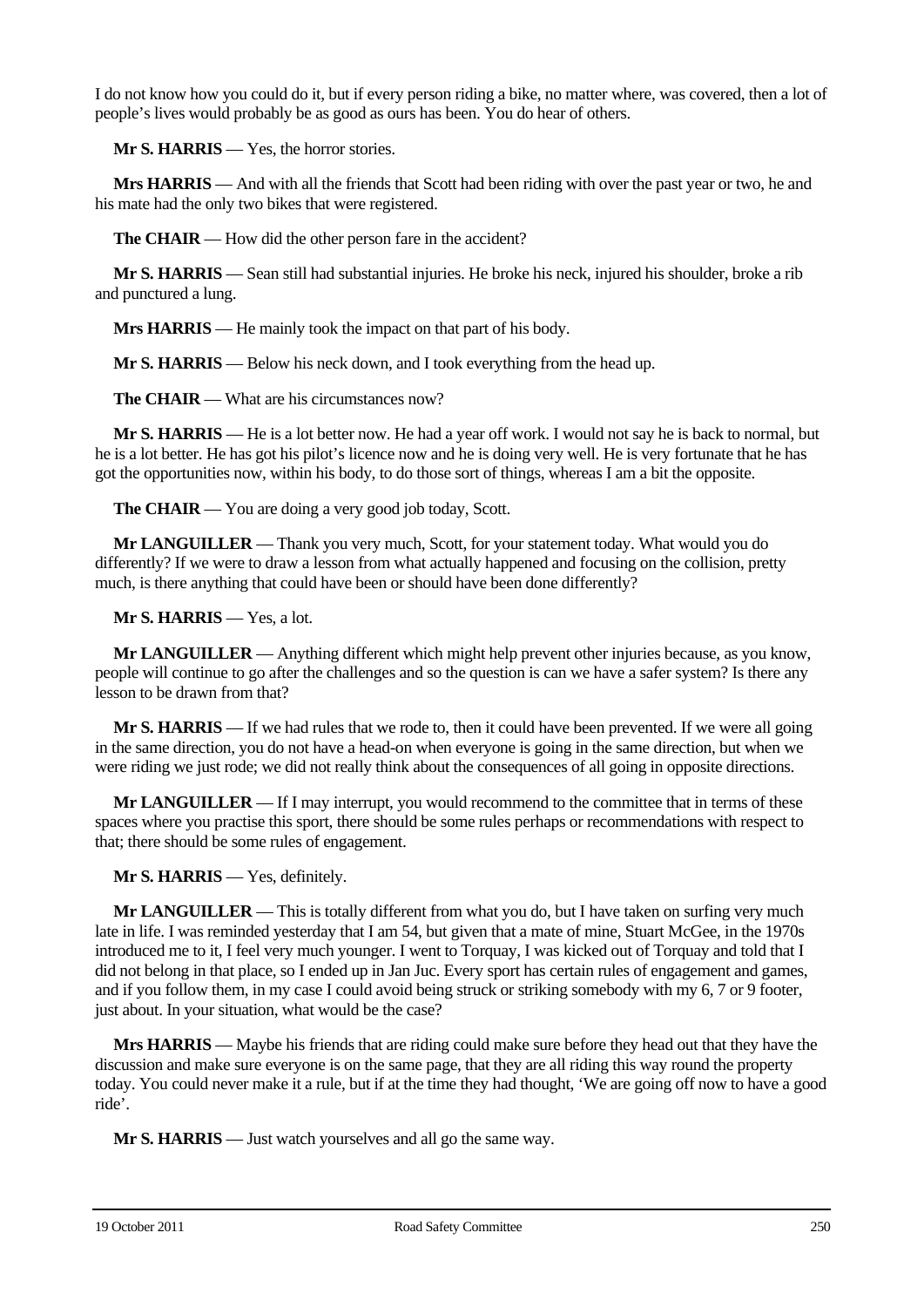**Mrs HARRIS** — Yes, which way they are all going and make sure they are all on the same page. That would be my biggest thing, but on the day they never really had done that; they just all went off on the 30-odd acres.

**Mr S. HARRIS** — Yes, it was just 'get on your bike and go' and who can get to the top of the hill the quickest.

**Mr LANGUILLER** — Thank you for that.

**Mr TILLEY** — Thank you, Scott, for giving us your time; we appreciate it. I have had a head-on, but I came out of it a lot better than you did. I only broke some toes on my left foot. To see you here today, you to be commended, and we hope you continue with your rehabilitation and reach some of those goals that you may have set for yourself.

Reading from the story in the *Age* — and I believe John Silvester is a relation and writes some good stories in particular part of that article refers to the TAC. In your journey since the collision they have been there and thankfully, through registration, you have been able to get that help. But in part the article reflects getting and using your message and the relationship that it has been suggested might be continuing with the TAC. What are your thoughts and feelings? What are they saying to you? Part of the story says:

We will be talking to him on ways we can help him tell his story.

But before that it also says:

Now maybe Scott is in a position to repay that investment.

They are referring to the investment from the TAC. I understand that you, as a motorcycle operator, had the bike registered and you had already paid your fee. I am not putting words in your mouth or suggesting anything for one moment, but in your discussions with the TAC is there anything verbal in what messages they are trying to get from you as a result of this crash? Do you have a feeling or an instinct about what sort of story the TAC are trying to put out there in relation to motorcycles?

**Mr V. HARRIS** — They have not really been in contact with us yet, and I guess that is really a bit of a legal situation. Our representation is through Slater and Gordon, who have been all but saying, 'Just hold tight for a while' because what you see with Scott today is not necessarily what we see at home.

**Mr TILLEY** — No, of course.

**Mr V. HARRIS** — It could be very easy to just take a look at Scott and say everything is well on-track and so forth. We know for a fact that is not totally the case. Slater and Gordon are just saying to take it easy at the moment. Yes, we want to work with the TAC to get the message across, but those discussions are a bit on hold because we have really got to think it through for Scott's future. His earning capacity from here on in is very much affected, and as a family that would be our no. 1 concern until we get some agreement. We are talking about the TAC being an insurance body really, and we have got to be protective of that.

**Mrs HARRIS** — There will be a court case pending. We are just waiting for a date. Once Scott has had his settlement, then he can look at other ways as well. It is a little bit of a conflict of interest to be going off with TAC and spreading the message on that side, when you are already basically suing them on the other side.

**Mr TILLEY** — Yes, at this stage it is probably a bit premature to be there.

**Mrs HARRIS** — Yes, exactly; but next year Scott would love to work with them if he can help in any way to tell a story. Once you actually see the presentation Scott has put together, you will get a greater appreciation of the whole thing.

**Mr TILLEY** — Sure. I appreciate the opportunity.

**Mrs HARRIS** — It was quite inspiring — very good, actually. We are the parents, but we are very proud of how far he has come from being in a coma and maybe never coming out of it to what you see today. A lot of it is thanks to TAC, I have to say; we have had nothing but really good response from them for anything we have asked for and everything the doctors have asked for. Nothing has ever been knocked back at this point.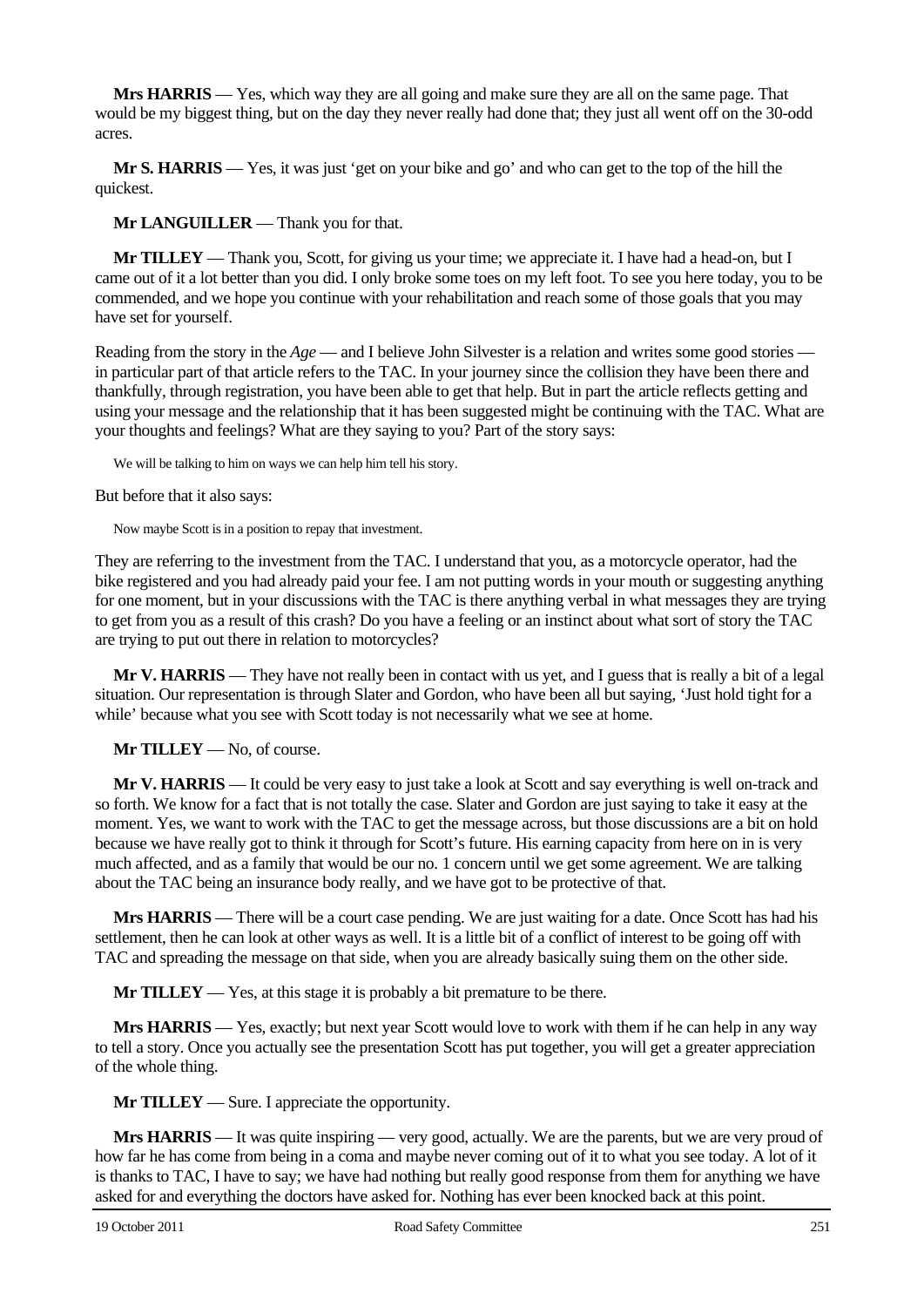**Mr TILLEY** — I am not suggesting for a moment that motorcycling is inherently risky, but in the circumstances of that day in November when Scott was riding and operating his motorcycle, in contrast to operating it on the road or off-road tracks near forests and parks, the circumstances are a little bit different.

**Mrs HARRIS** — True. I still think there are a lot of riders out there, though, that do not register their bikes.

**Mr S. HARRIS** — Definitely.

**Mrs HARRIS** — That would be my big message from our experience.

**Mr TILLEY** — Thank you. We appreciate it.

**Mr ELSBURY** — Even though you do not remember the incident itself, are your mates able to tell you if you were in line of sight of your friends at the time of the incident?

**Mr S. HARRIS** — I had a friend following me, behind me. Two of my other friends were down the back, and then my mate Sean was coming up over the hill, so I am not sure.

**Mr ELSBURY** — So you were blindsided by the whole thing?

**Mr S. HARRIS** — I think we were; I am pretty sure we would have been. There is no reason I would have run into him if I had seen him.

**Mr ELSBURY** — The other thing is you turn left, he turns right and you both end in the same space. It does not work all that well. I am just wondering, because in open water you are supposed to pass port to port, whether or not there needs to be some sort of — —

**Mr S. HARRIS** — Rules and regulations.

**Mr ELSBURY** — Rules. Not necessarily a law, but a rule that motorcyclists on an open paddock should  $pass$  — —

**Mr S. HARRIS** — To the right.

**Mr ELSBURY** — Yes, on the right side of each other, so that it is consistent with road laws. Of what quality was the helmet that you were using?

**Mr S. HARRIS** — I am not sure of the number on it. It was a very good helmet.

**Mr ELSBURY** — The price?

**Mr S. HARRIS** — The price would have been, I think, \$600 or something.

**Mrs HARRIS** — Maybe a bit dearer. He actually imported it from America; he bought it online from America.

**Mr S. HARRIS** — The regulations were all to Australian standards. What was the name of it? Troy Lee Designs helmet. It was quite a good helmet. I would definitely say that it saved my life; no doubt about it.

**Mr ELSBURY** — After the accident happened, were any of your friends who were out there that day, including yourself, trained in any sort of first aid at all?

**Mr S. HARRIS** — I was, but I obviously could not — —

**Mr ELSBURY** — It would have been a little bit hard for you. Physician, heal thyself! No, that is not going to work.

**Mr S. HARRIS** — Through my electrical apprenticeship I was, but I was not aware that any of the other guys were, no.

**Mrs HARRIS** — They seemed to do the right thing, though. They did not move him.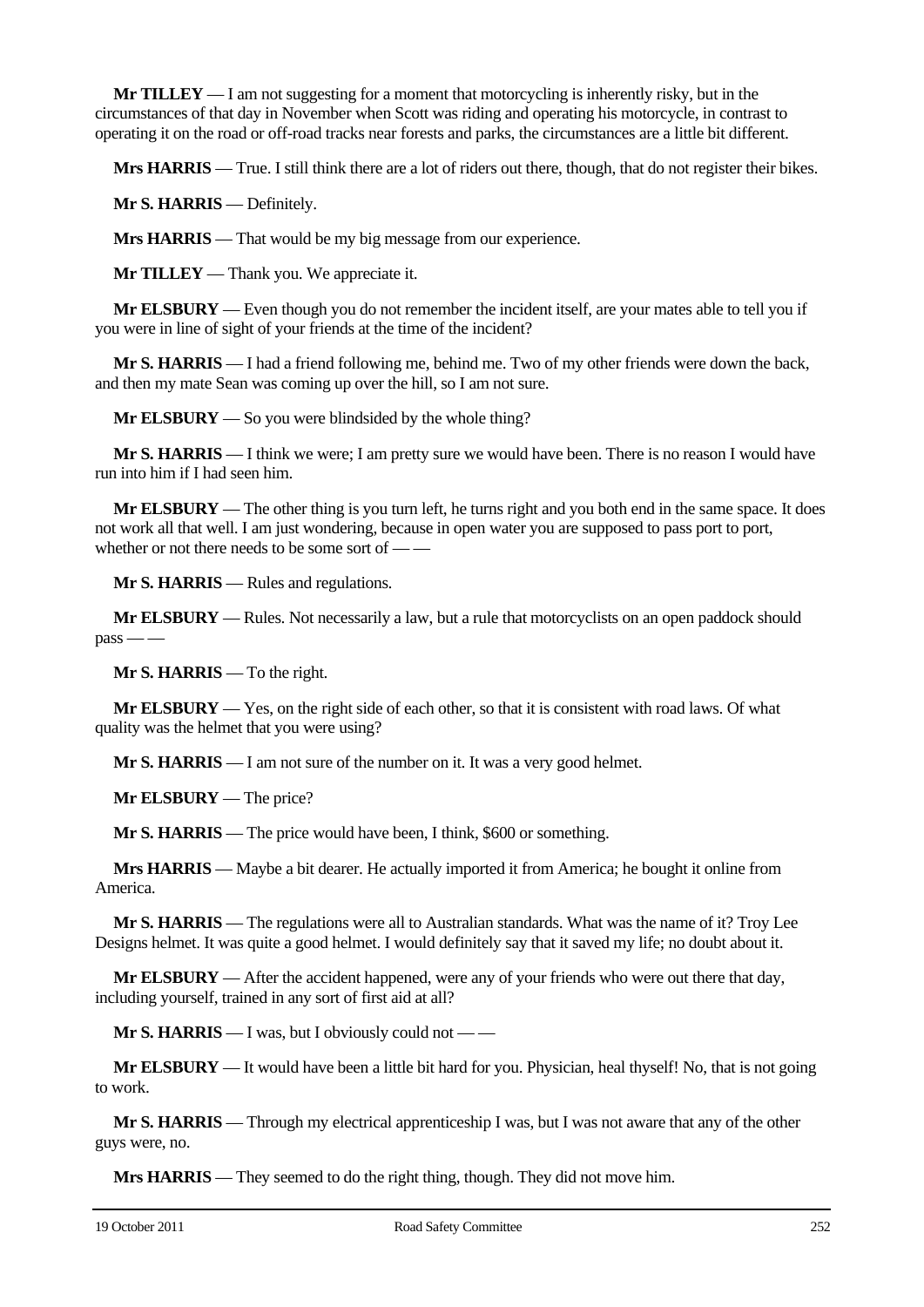## **Mr S. HARRIS** — Yes.

**Mr LANGUILLER** — What does that mean, if I may interject? What does 'do the right thing' mean effectively? I appreciate you may not remember, but do you know what they actually did?

**Mrs HARRIS** — As in they did not panic like they could have. They immediately went to phone 000 to get all the help they needed. I think one stayed with Scott.

**Mr S. HARRIS** — He was checking my pulse.

**Mrs HARRIS** — They did not try to remove his helmet. They did not try to do anything other than call for help.

**Mr LANGUILLER** — They did not remove your helmet?

**Mrs HARRIS** — No.

**Mr S. HARRIS** — No, it was the paramedics.

**Mrs HARRIS** — I guess to me they did the right thing.

**Mr LANGUILLER** — Sure. No, I was interested in — —

**Mrs HARRIS** — Scott was unconscious. I felt they did not panic. I panicked at home.

**Mr ELSBURY** — You are a mum; that is what you do.

**Mrs HARRIS** — Yes. Through their quick action — getting 000, obviously — the police came and the ambulance came. They could not get him out; they had to air ambulance him out. As luck would have it there was an open space they could land in. It all happened and he got to the Royal Melbourne Hospital in time to do what they needed to do.

**Mr V. HARRIS** — Just adding on to that, he was very lucky in that the air ambulance could get to him. If I put myself in the position of some of the trail bike riders in the Victorian high country and so forth, I wonder whether or not that access would have been there. I know that he would not have survived had there been reliance on the road ambulance, because they could not get in. It was the air ambulance that basically was the saviour, and it was lucky too that that air ambulance was en route to somewhere else and was diverted. There were a lot of things that came into place.

**Mr S. HARRIS** — Fell into place, yes.

**Mr PERERA** — Scott, I guess you were a fully licensed rider at the time.

**Mr S. HARRIS** — On my Ls.

**Mr PERERA** — You were on your Ls, so you underwent training before you got your Ls?

**Mr S. HARRIS** — Yes.

**Mr PERERA** — If the training regime was different, do you think it would have made a difference on the day?

**Mr S. HARRIS** — Yes. The training that goes on with your licence is all to do with the road; there is nothing to do with dirt bikes. It is all about the road rules, how to ride on the road and everything to do with that side of motorbike riding, whereas there is nothing in the licence that suggests any help with trail bikes. If there are any recommendations I would make, it would be more trail-bike training and to go through with riders some of the rules that could take place in situations like this.

**Mr PERERA** — If you had one or two recommendations, what would they be?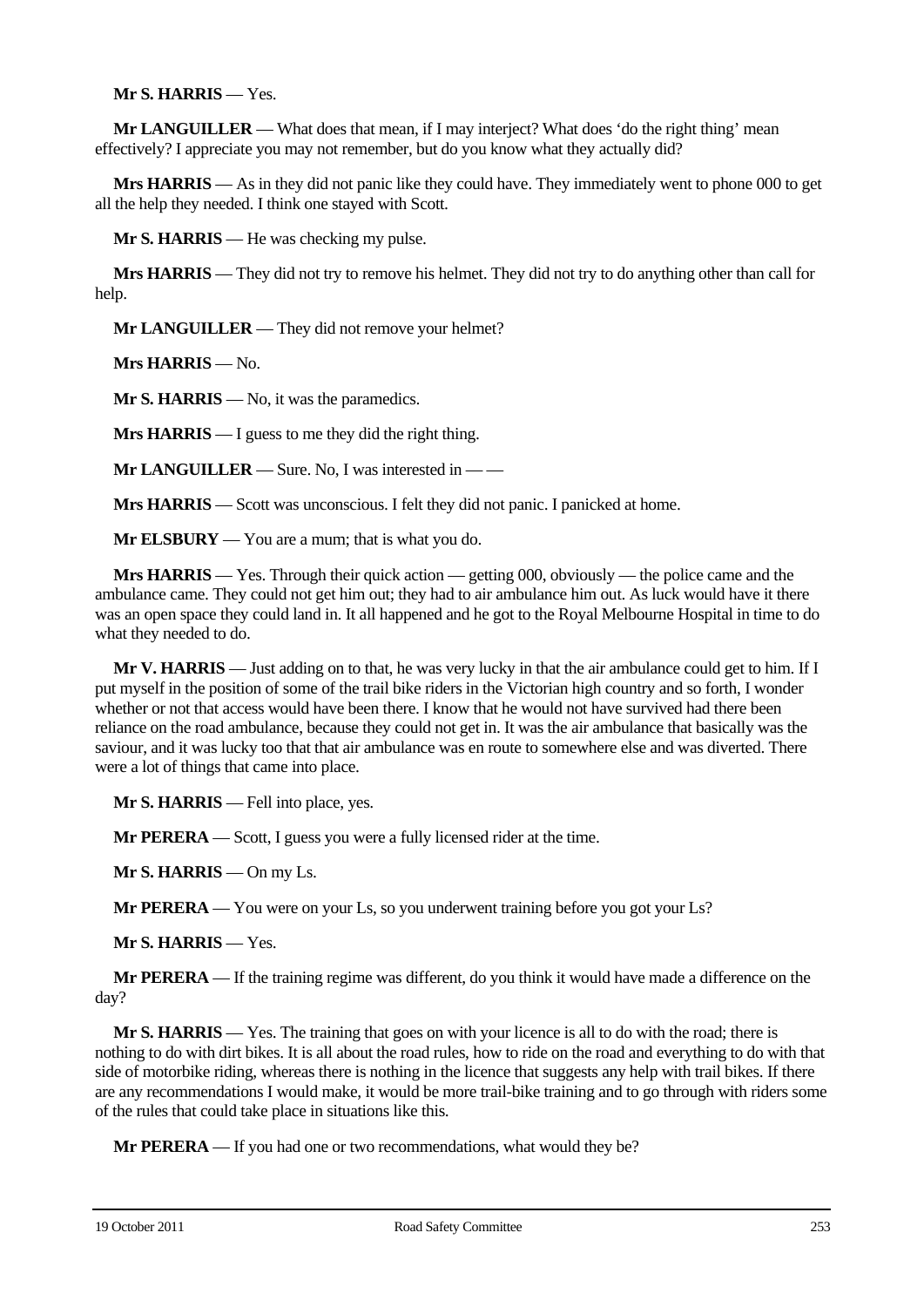**Mr S. HARRIS** — It is very difficult. My message is for those on private property. If you know who is riding, all go the same way, but it is very difficult to go in the same direction as everyone else out in the bush. I forgot what I was saying.

**Mr V. HARRIS** — You have different groups and so forth, so you are interacting with different sets of rules, I guess.

**Mr S. HARRIS** — Yes.

**Mrs HARRIS** — I guess your other message would be, which Scott might say, make sure they wear the protective gear.

**Mr PERERA** — Or have a discussion before you ride.

**Mrs HARRIS** — Yes. He had the good boots on and the good everything else on. The helmet, as much as we complain about it coming from America and the cost of it — which he paid for, obviously — safety is life, no doubt. It cracked; it did have one crack in it after taking the full weight of Sean's bike.

**Mr ELSBURY** — That is what they are designed to do; they give out, not your skull.

**Mr S. HARRIS** — Yes, exactly.

**Mrs HARRIS** — That is exactly what it did. The haematomas were, I think, more from the whack, and then they had to get the helmet off, but that helmet is at home in one piece, basically.

**Mr ELSBURY** — Again, in relation to first aid, do you think there would be any advantage in motorcyclists being trained up in some sort of basic trauma first aid different from the standard CPR; because if they had done CPR to you, good night, Irene.

**Mr S. HARRIS** — I guess just what to do in the situation of trauma. So if someone has had an accident like this, what to do with them. Do not pick them up, put them over your shoulder and take them out.

**Mr ELSBURY** — No fireman carry-out. Yes, no worries.

**Mr S. HARRIS** — Exactly. I would not say that would be a recommendation, because it is a bit obvious, but things like that — just precautions to take. Like with CPR, DR ABC. Danger is the first thing you are taught to look for, so make sure there is no danger around the person; it is things like that. In the way of trauma, as Mum said before, do not move them. I am not a paramedic or anything, but if people were more aware of things not to do and how to handle the situation, it would probably be more beneficial.

**The CHAIR** — With your presentation, is it something that can be observed just by looking at it, or do you need to speak to it to take people through?

**Mr S. HARRIS** — No. It is just saying they can be watched. Just pretty much I want to be out of my presentation — what my presentation is, what it is about — —

**Mrs HARRIS** — Is it on your website as well.

**Mr S. HARRIS** — No, I have not put it up yet.

**Mrs HARRIS** — We will get a copy.

**Mr V. HARRIS** — His first presentation to Eltham College was done in front of the teachers, and they could view and see whether it was applicable to the presentation of the year 12s. John Silvester was out there at the day and it was filmed, so somewhere we have got a copy of that presentation as it is given with maybe minor changes to however he has refined it now. It is available to have a look at it.

**The CHAIR** — It would be of interest for us. We can discuss with Kylie the best way for us to look at it overall. Do you have any contribution you would like to make or any comments?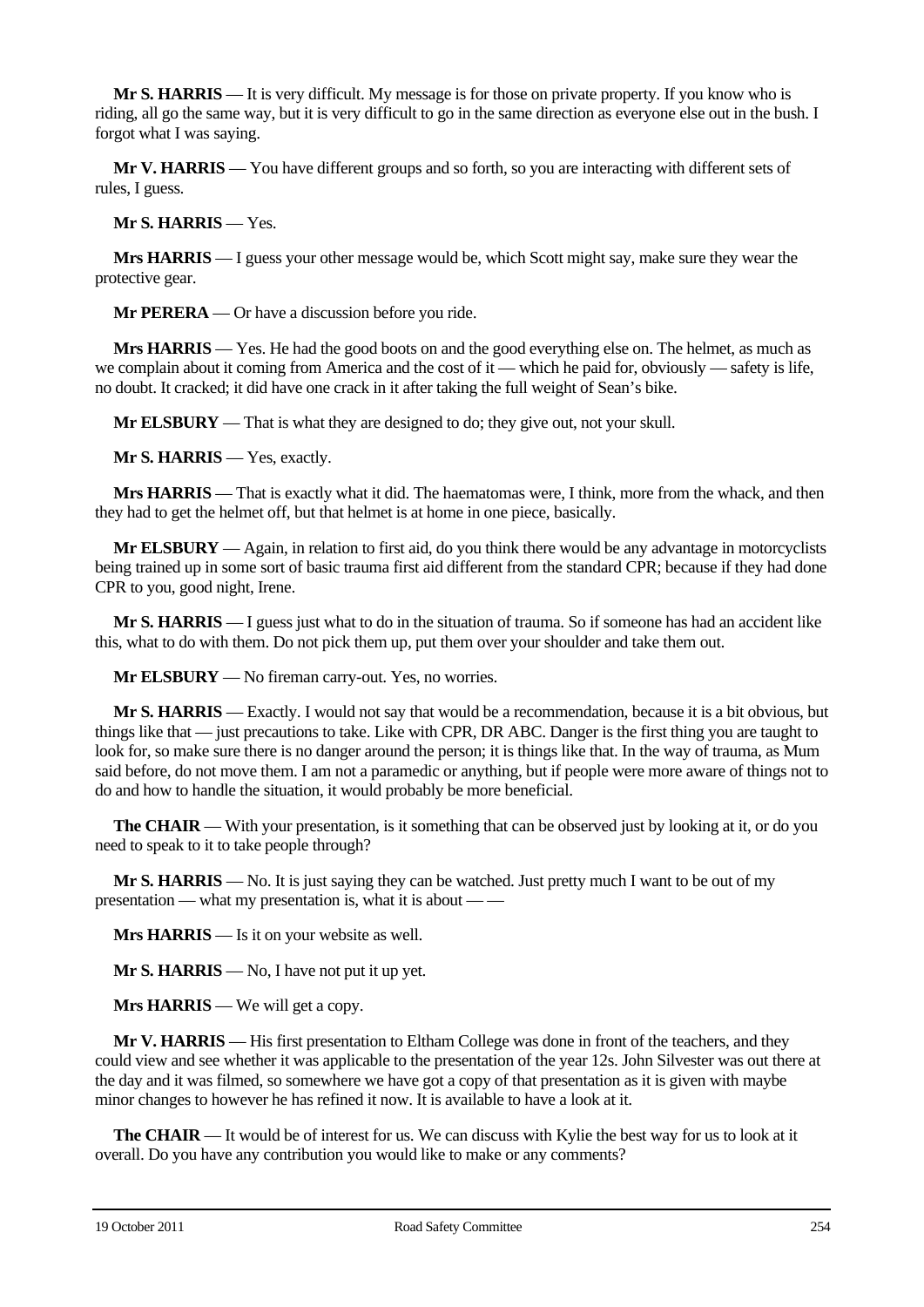**Mr V. HARRIS** — Probably not. I guess you are looking for ways and means of instructing or putting out to the motorbike communities and so forth rules and regulations perhaps.

**The CHAIR** — Ways of improving safety.

**Mr V. HARRIS** — Ways to improve safety. From our point of view we are looking at it from how these accidents affect families and so forth. I would only have to add along those sorts of lines. I do not think that is all that relevant.

**Mr S. HARRIS** — I think one good point is that it is not the individual is affected. It is like the smoking ad that has just come out with the guy who is breathing and who has lung cancer. He says it is not just him; it is the family that is affected. It is exactly the same in trauma — exactly the same. It is not just me. I am the head of it and the one who is living the rehab every day, but it is every one around me who is living with the guy who is doing the rehab.

**Mr V. HARRIS** — And it is sometimes living with a different person, because the hit to the head can change personality. It has changed Scott's personality to a degree. We are dealing to an extent with a different person to what we had prior to the accident, and they are challenges for the families, extended families and very much the friendship group that he had prior to the accident that is now dramatically changed since the accident. It is a completely different peer group that Scott relates to than was the case prior to that accident. They have moved on with their lives, and Scott is sort of stationary at the moment, in limbo.

**The CHAIR** — With the head injury is there any epilepsy as a consequence?

**Mr S. HARRIS** — No, not at all.

**Mr V. HARRIS** — The memory loss is the — —

**Mr S. HARRIS** — Short-term memory loss is the main issue, and my cognitive skills — working things out definitely. Seeing other people's point of view I find quite difficult.

**The CHAIR** — You should go into politics.

**Mr V. HARRIS** — Yes, everything is black and white; there are no grey areas.

**Mr S. HARRIS** — My comprehension and my ability to work things out has changed. It is getting better, I guess, every day. The more things I do, the more of life I go through the easier it gets.

**Mr LANGUILLER** — What is the prognosis long term?

**Mr S. HARRIS** — Long term I will never be back to normal; that is a fact. They cannot really give me a prognosis. People do not really know. People really do not know much about the brain and what its ability is. At rehab they just told me keep working at it. I will pretty much have to work for the rest of my life at getting things back to normal. They cannot tell me how much better it is going to be. It is not going to get to a point that you are better. It will not get to that point. It will just keep growing, growing and growing over my whole life. At what pace, nobody knows.

**Mr V. HARRIS** — One example of that would be with nerves from the back into the arm. If you have got an itchy back, he is not going to scratch here, but basically at the moment he will touch his — —

He has had nerve taken from this side over to here, so scratch here and he will feel here. It is really that for his arm to work again.

**Mr S. HARRIS** — It has to relearn everything.

**Mr V. HARRIS** — The brain has got to learn what that nerve function was, and now that it has got a different purpose. We can transplant all of the nerves and they will be effective, but the brain has got to tell them to do it. That is walking, talking; everything about his life is a relearning exercise now.

**Mrs HARRIS** — But then the brain is a pretty amazing organ. It has done a lot of things. 'I have had to learn to eat and talk, do all of that again', and it did it.